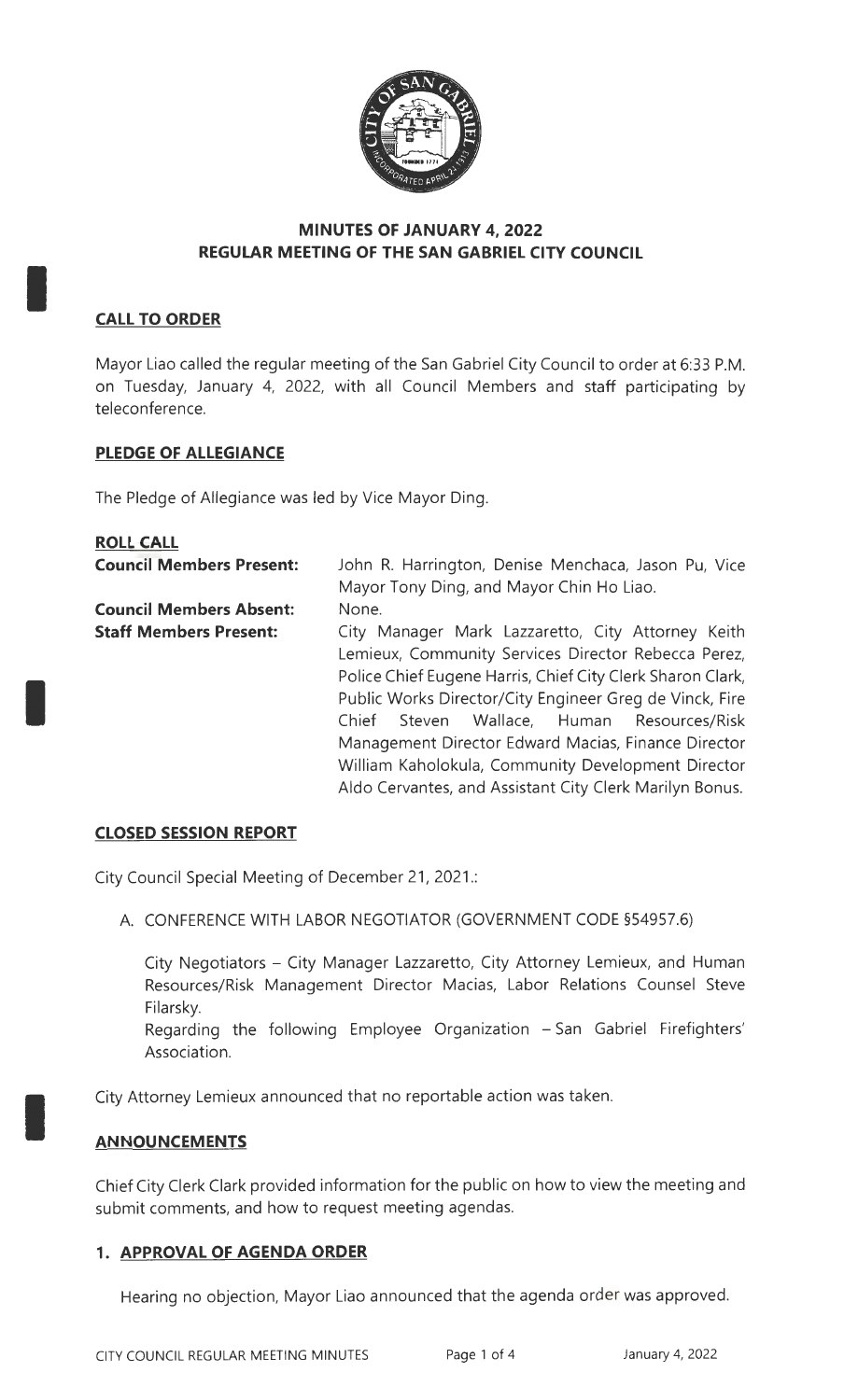### **2. PRESENTATIONS**

### **A. COVID-19 UPDATE**

Presentations were made by Fire Chief Wallace and City Manager Lazzaretto.

# **3. PUBLIC COMMENT**

I

I

I

Norma Davalos provided comments stating that it's time to allow the public to come in person to address the City Council and requesting that City Council meetings be shorter.

### **4. CONSENT CALENDAR**

A motion was made by Council Member Menchaca, seconded by Vice Mayor Ding, to approve Consent Calendar Items 4A - 4G as presented.

*Motion carried* by *a vote of* 5-0 *as follows:* 

| AYES:    | HARRINGTON, MENCHACA, PU, DING, LIAO |
|----------|--------------------------------------|
| NOES:    | NONE.                                |
| ABSTAIN: | NONE.                                |
| ABSENT:  | <b>NONE</b>                          |

# **A. RESOLUTION NO. 22-08 REAUTHORIZING THE CITY COUNCIL AND THE CITY'S COMMISSIONS TO IMPLEMENT TELECONFERENCE ACCESSIBILITY FOR CONDUCTING PUBLIC MEETINGS PURSUANT TO ASSEMBLY BILL 361**

The City Council adopted **Resolution No. 22-08** regarding the use of teleconferencing for public meetings.

#### **B. APPROVAL OF MINUTES**

The City Council approved the following:

- 1. Minutes of the City Council Special Meeting of December 7, 2021.
- 2. Minutes of the City Council Regular Meeting of December 21, 2021.

#### **C. MATERIAL DEMANDS**

The City Council approved November 23, 2021, December 2, 2021, December 9, 2021, and December 16, 2021, Registers of Demands and Warrants for the payment of City expenditures.

#### **D. CASH AND INVESTMENT REPORT- NOVEMBER 2021**

The City Council received and filed the Cash and Investment Report for November 2021.

#### **E. MONTHLY BUDGET UPDATE- NOVEMBER 2021**

The City Council received and filed the monthly budget update report.

#### **F. 2019 STATE HOMELAND SECURITY GRANT PROGRAM - RADIO PURCHASE**

The City Council: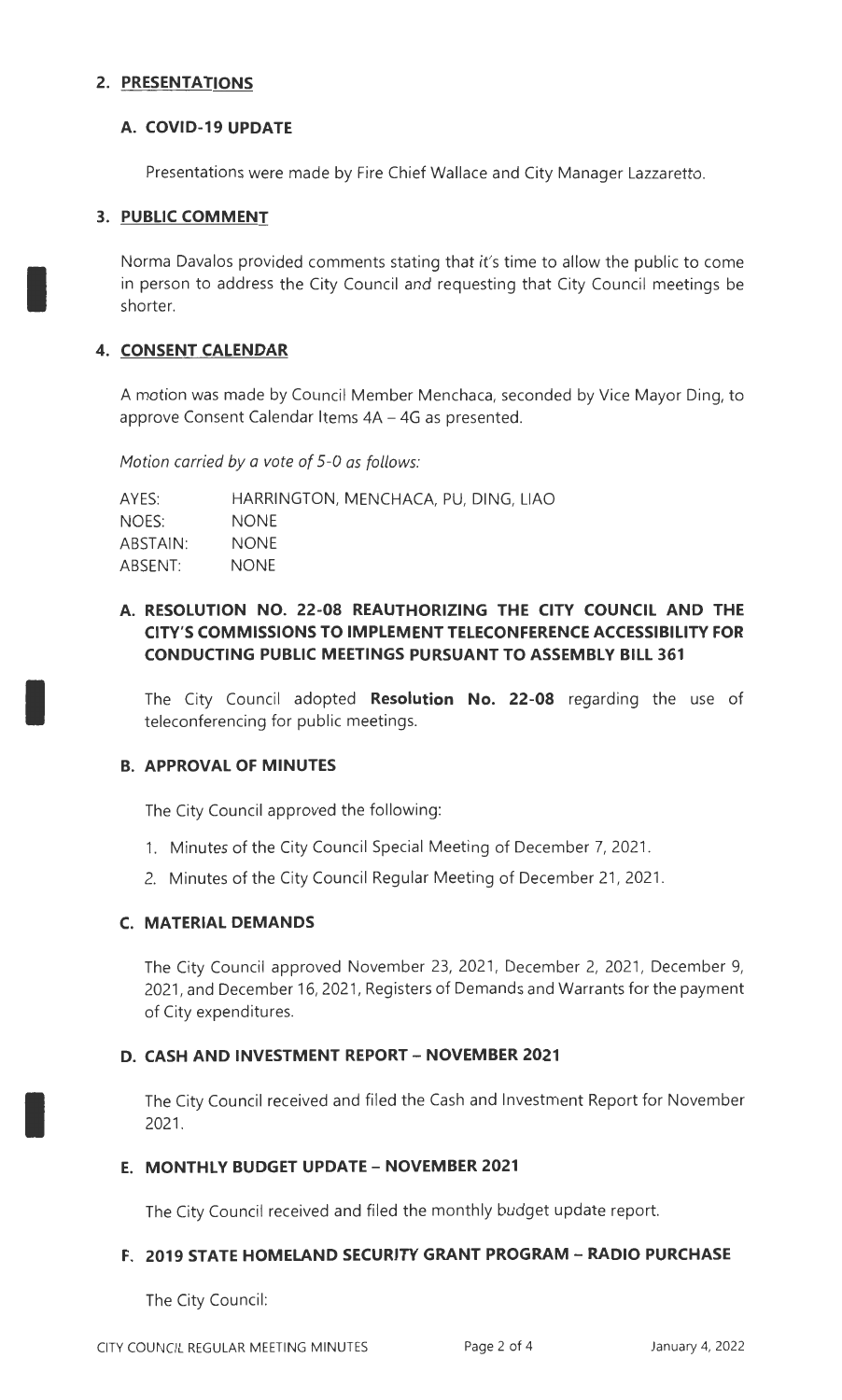- 1. Waived formal bidding to purchase the items from Motorola Solutions pursuant to Municipal Code §34.35
- 2. Authorized the Police Chief to purchase the Motorola equipment using the allocated SHSP grant funding.

# **G. ACCEPTANCE OF STATE HOMELAND SECURITY GRANT PROGRAM** - **SUPPLEMENTAL AWARD TO PURCHASE THERMAL IMAGING CAMERAS**

The City Council adopted Resolution No. 22-05 approving the following:

- 1. Increase account 186-3212 by \$25,000 (revenue account);
- 2. Increase the Fire Department budget by  $$25,000$  in account # 124-761-57-99-390; and
- 3. Authorize the City Manager to accept the SHSGP grant and issue a purchase order not to exceed \$22,368.55 for purchase of the items under the purchasing policy.
- **5. PUBLIC HEARING**  None.

I

I

I

- **6. CONTINUED BUSINESS**  None.
- **7. NEW BUSINESS**  None.
- **8. PUBLIC COMMENT**  None.

### **9. CITY MANAGER'S REPORT**

City Manager Lazzaretto wished all a Happy New Year.

# 10. COUNCIL COMMENTS AND CONFERENCE/MEETING REPORTS

Council Member Pu announced he has been appointed as the United States Department of Housing and Urban Development (HUD) Regional Administrator for Region 9.

Council Members Harrington and Menchaca, Vice Mayor Ding, and Mayor Liao congratulated Council Member Pu on his appointment and wished all a Happy New Year.

Council Member Harrington requested than an item be agendized to consider hiring a City prosecutor to prosecute misdemeanor crimes in the City. There was unanimous agreement by the City Council to agendize the item.

Mayor Liao commented that the City Council's responsibility is to keep the community safe, both from COVID-19 and from crimes; thanked the Police Department for their help when he was a crime victim; and thanked the volunteers who patrol to help keep the City safe.

#### 11. **CLOSED SESSION** - None.

# **12. ADJOURNMENT**

The meeting was adjourned at 7:19 P.M.